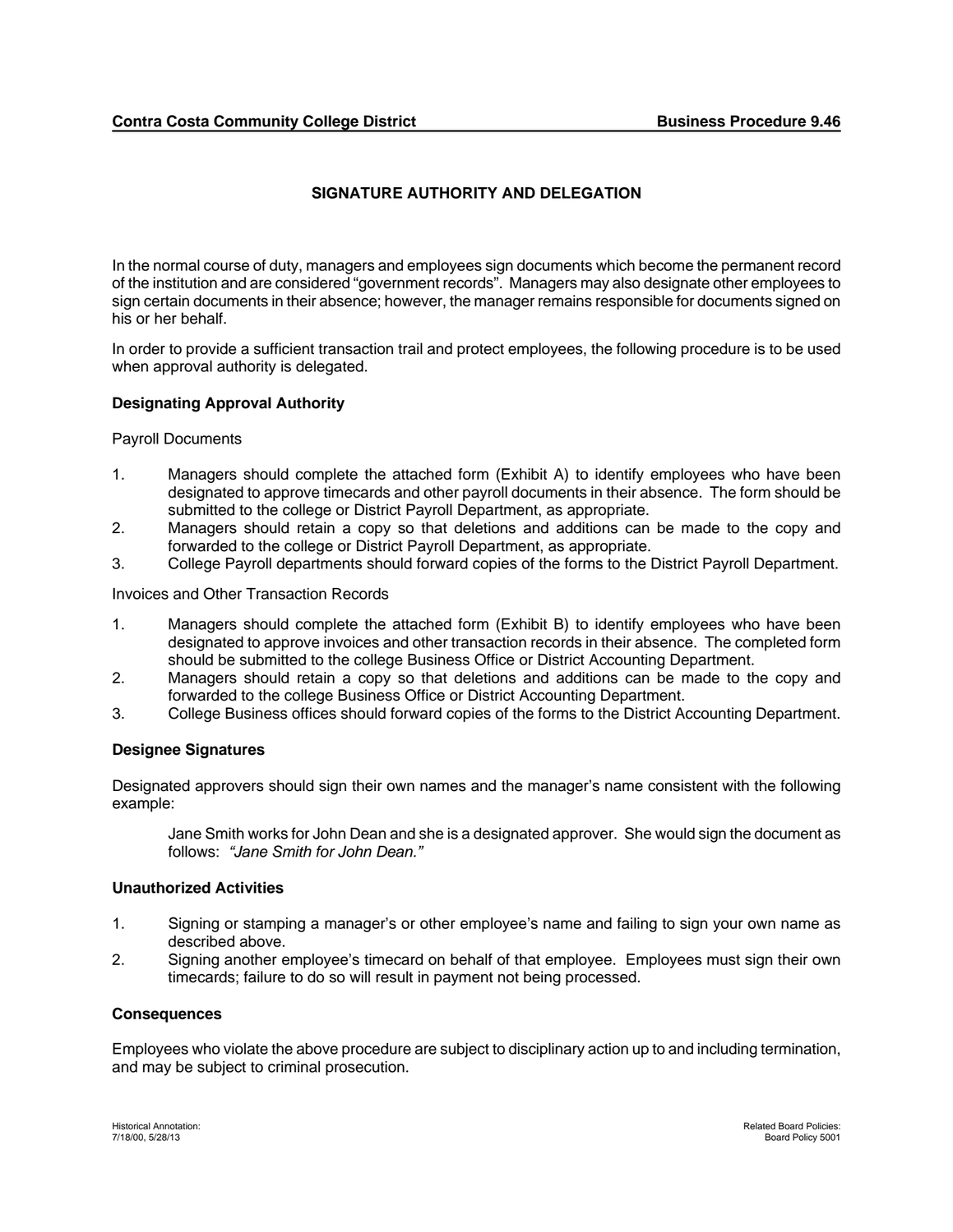### *DELEGATING APPROVAL AUTHORITY Timecards and Other Payroll Records*

| Manager's Name (Print) | Location       |
|------------------------|----------------|
| Manager's Title        | Effective Date |
| Manager's Signature    |                |

The following individuals are authorized to sign timecards or other payroll documentation in my absence:

| <b>Print Name</b> | <b>Title</b> | <b>Signature Sample</b> |
|-------------------|--------------|-------------------------|
|                   |              |                         |
|                   |              |                         |
|                   |              |                         |
|                   |              |                         |
|                   |              |                         |
|                   |              |                         |
|                   |              |                         |
|                   |              |                         |
|                   |              |                         |

**Designee's Responsibility:** Employees who have been delegated approval authority are to sign their own names and the manager's name consistent with the following example:

Jane Smith works for John Dean and she is a designated approver. She would sign as follows: *"Jane Smith for John Dean."* 

**Manager's Responsibility:** Managers should submit this form to their college or District Payroll Department. A copy should be retained by the manager so that deletions and additions can be made to the copy and forwarded to the college or District Payroll Department.

**College Payroll Department Responsibility:** College Payroll Departments should submit copies of these forms to District Payroll Department.